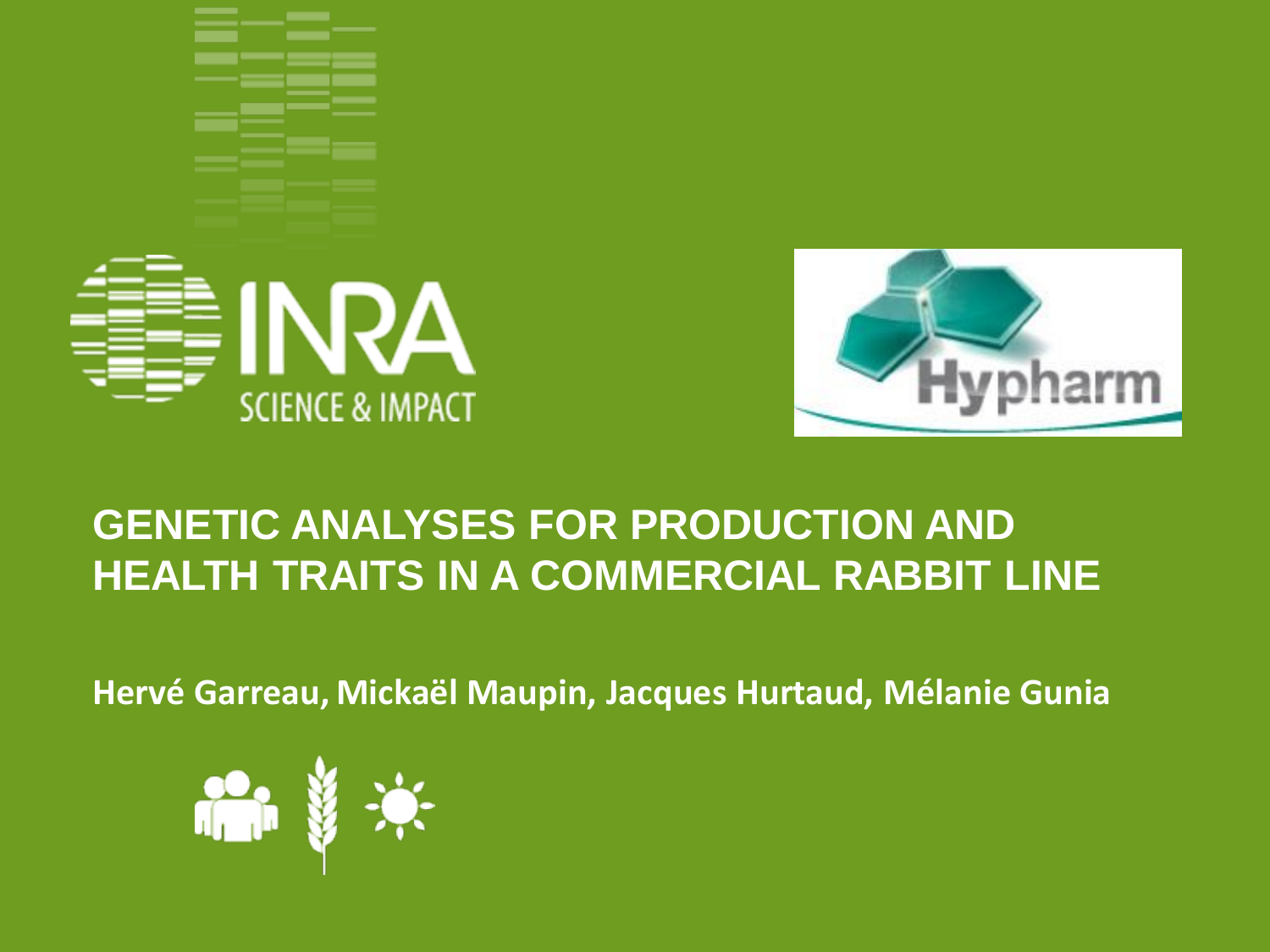#### **context**

- The development of antibioresistance is a concern since the 1990's
- French action plan for "the reduction of the risks of antibiotic resistance in veterinary medicine" implemented in 2012
- Genetic selection for disease resistance is one alternative method
- Is it feasible and effective in commercial conditions ?
	- Well defined and easy to measure resistance traits
	- Genetic correlations among various disease traits and between disease and production traits

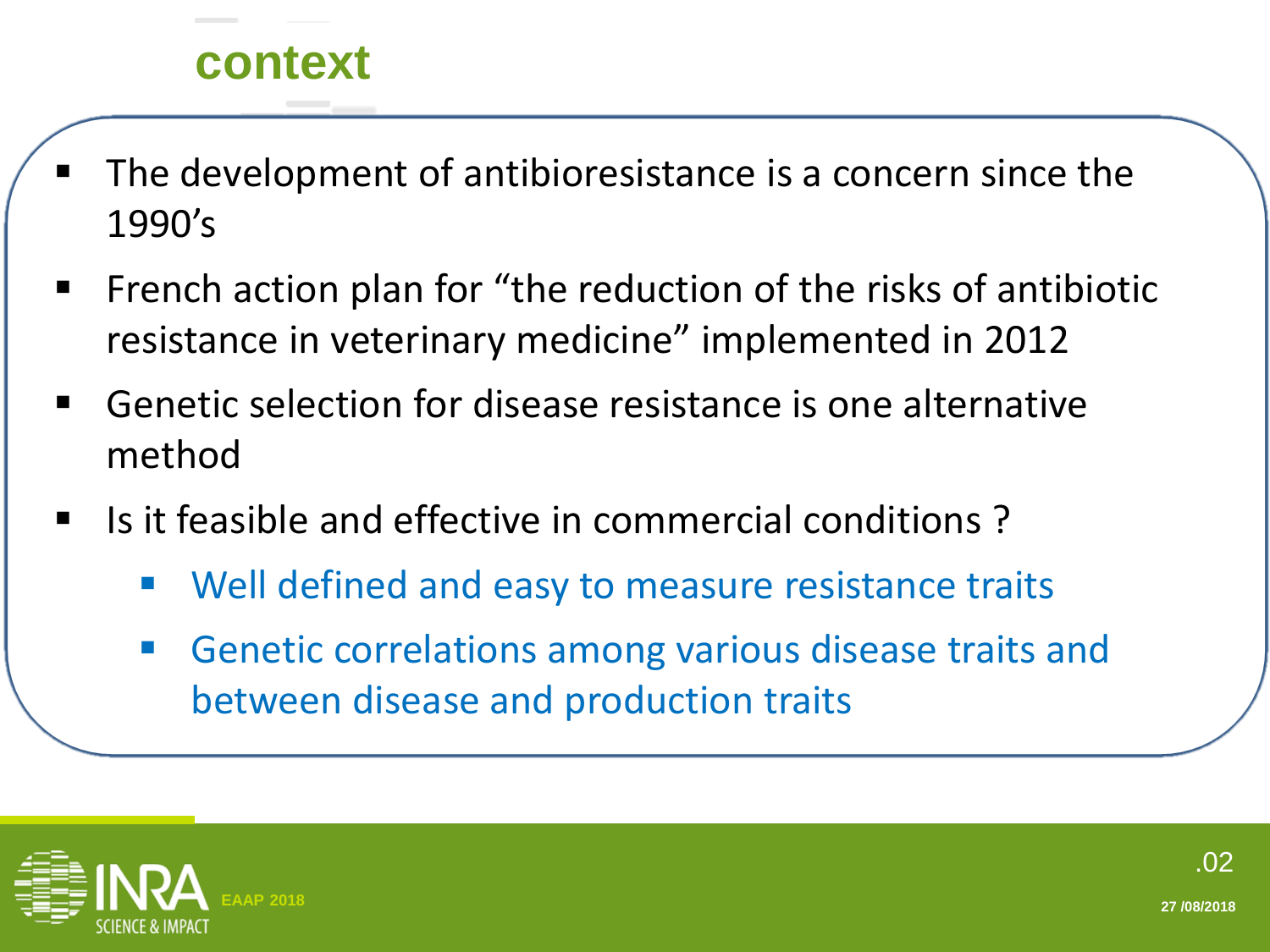

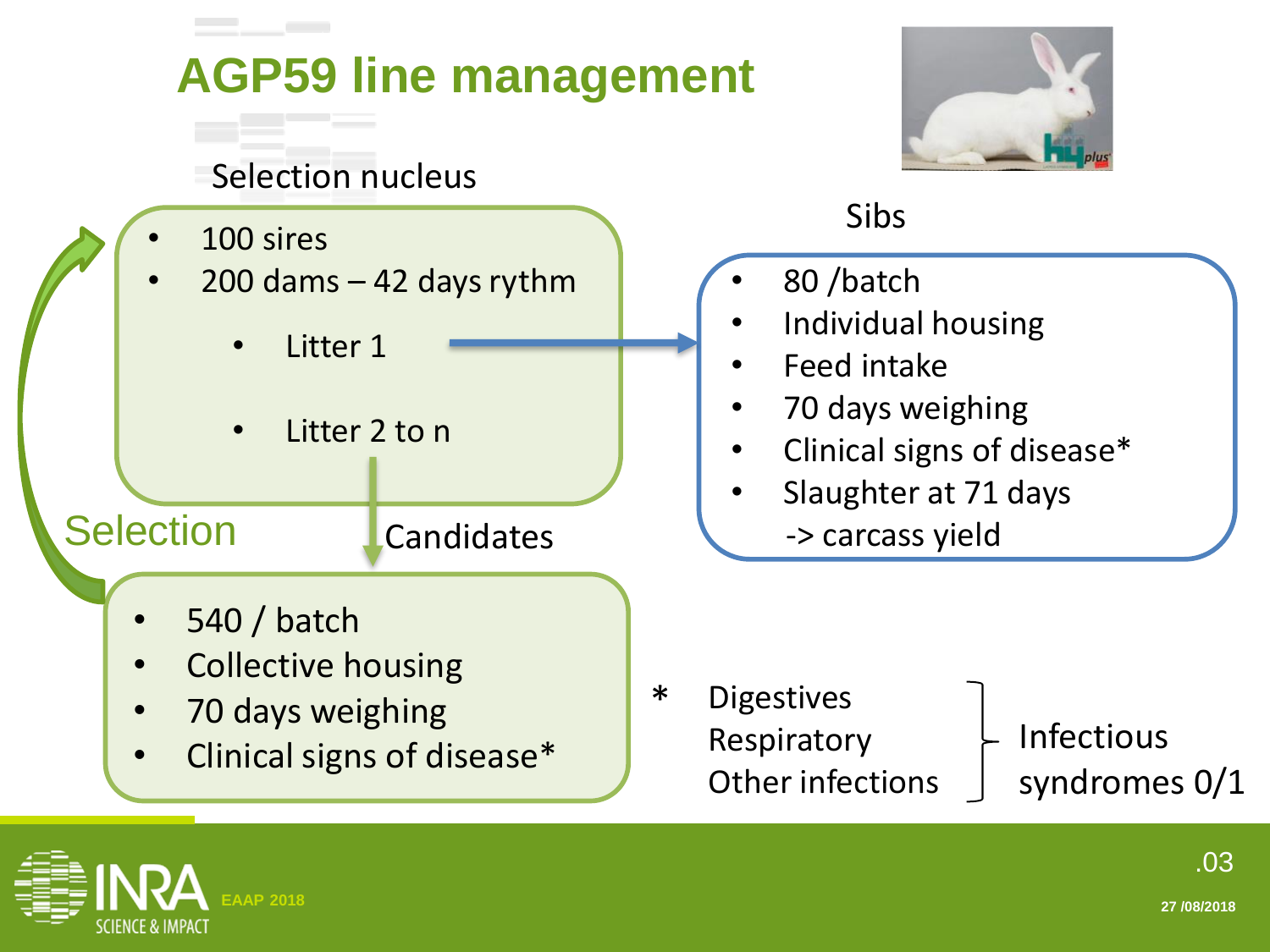## **Selection criteria of the AGP59 line**

#### Data recorded between 2008 and 2016

**Contract Contract** 

#### **Basic statistics**

|                              | <b>N</b> | <b>Mean</b> | <b>Min</b> | <b>Max</b>   |
|------------------------------|----------|-------------|------------|--------------|
| Body weight 70 d (g)         | 36791    | 3288        | 1960       | 4535         |
| Carcass yield (%)            | 5 3 7 2  | 58.7        | 51.4       | 64.3         |
| <b>Digestive syndromes</b>   | 38726    | 0.07        | $\Omega$   | 1            |
| <b>Respiratory syndromes</b> | 38726    | 0.04        | $\Omega$   | $\mathbf{1}$ |
| <b>Other infectious</b>      | 38726    | 0.01        | $\Omega$   | 1            |
| <b>Infectious syndromes</b>  | 38726    | 0.12        |            |              |

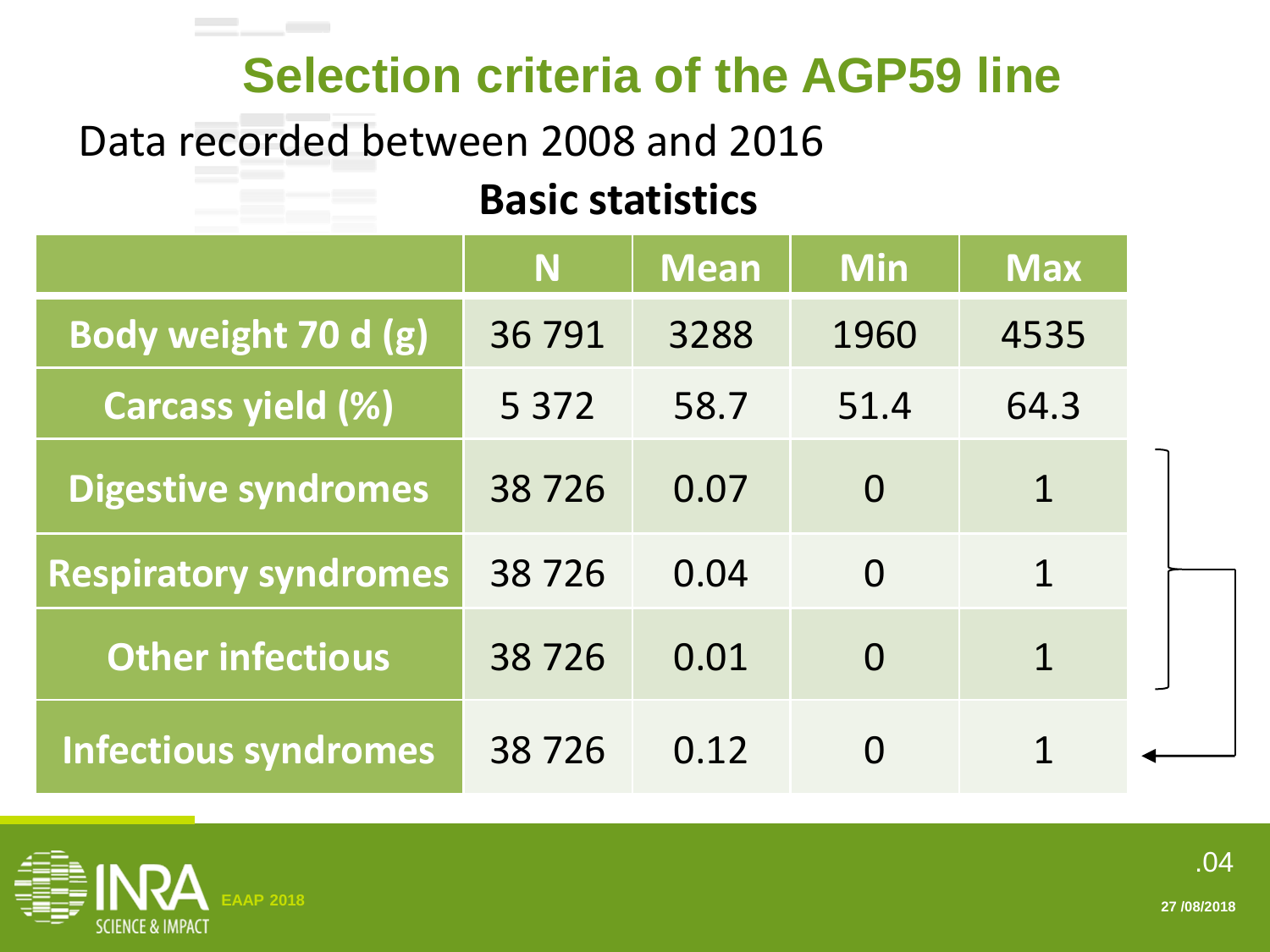# **Results: Genetic parameters**

REML Method – ASReml Software

- Body weight 70 d:
- Carcass yield:

SCIENCE & IMPACI

• Infectious syndromes:

parity of birth

batch, litter size at weaning, sex parity of birth

Heritabilities, genetic correlations, phenotypic correlations

|                                | <b>Body weight 70</b><br>days | <b>Carcass Yield</b> | <b>Infectious</b><br>syndromes |  |
|--------------------------------|-------------------------------|----------------------|--------------------------------|--|
| <b>Body weight 70</b><br>days  | $0.28 \pm 0.02$               | $-0.11\pm0.07$       | $0.08 \pm 0.10$                |  |
| <b>Carcass Yield</b>           | $0.14 \pm 0.02$               | $0.44 \pm 0.05$      | $-0.15 \pm 0.12$               |  |
| <b>Infectious</b><br>syndromes | $-0.42 \pm 0.05$              | $0.00 \pm 0.02$      | $0.03 \pm 0.01$                |  |
|                                | Gunia et al., 2015            | Gunia et al., 2018   | .05<br>27/08/2018              |  |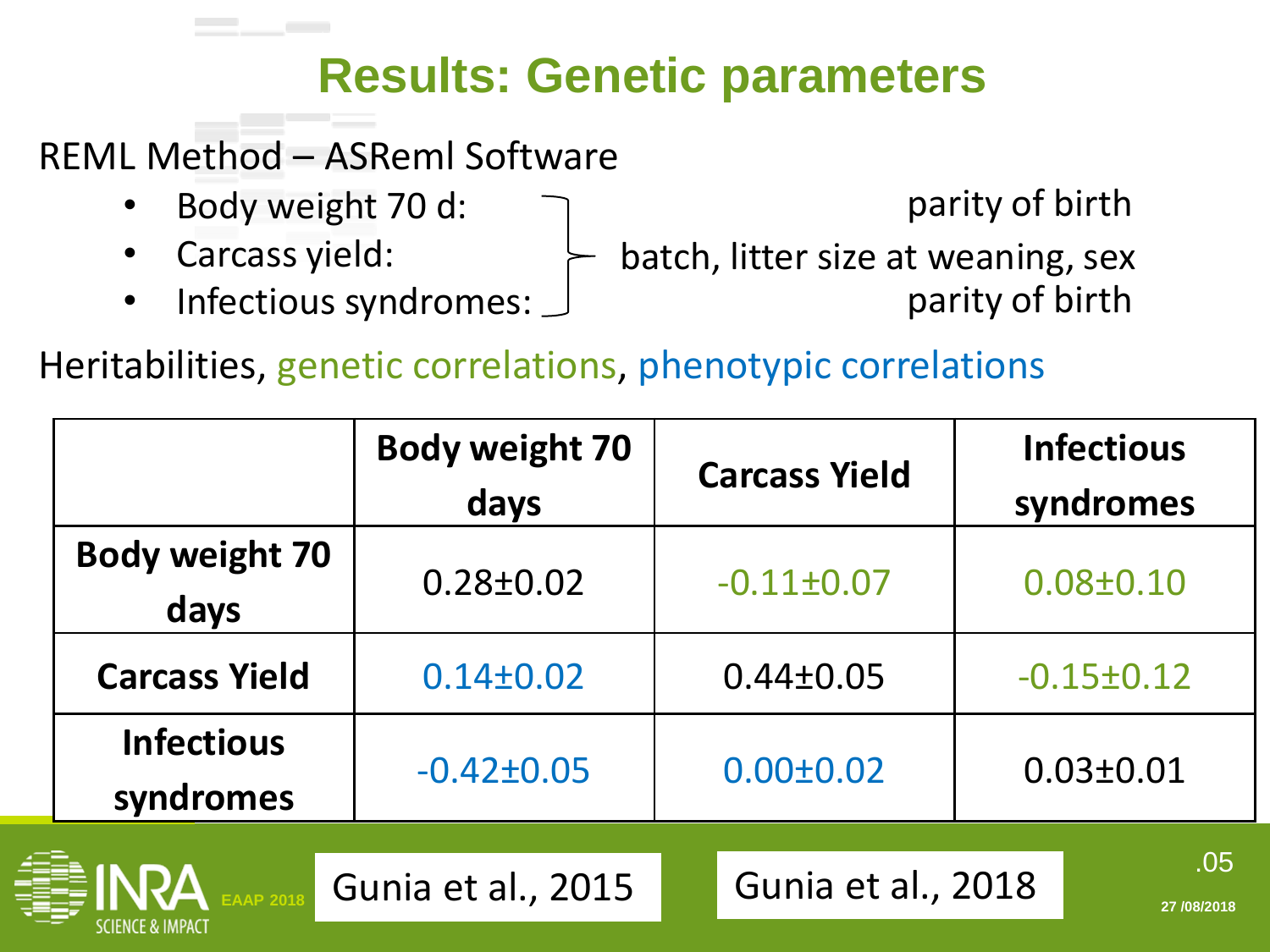# **Infectious syndrome: a criteria to improve general genetic disease resistance**





**EAAP 2018 27 /08/2018 27 /08/2018** 

.06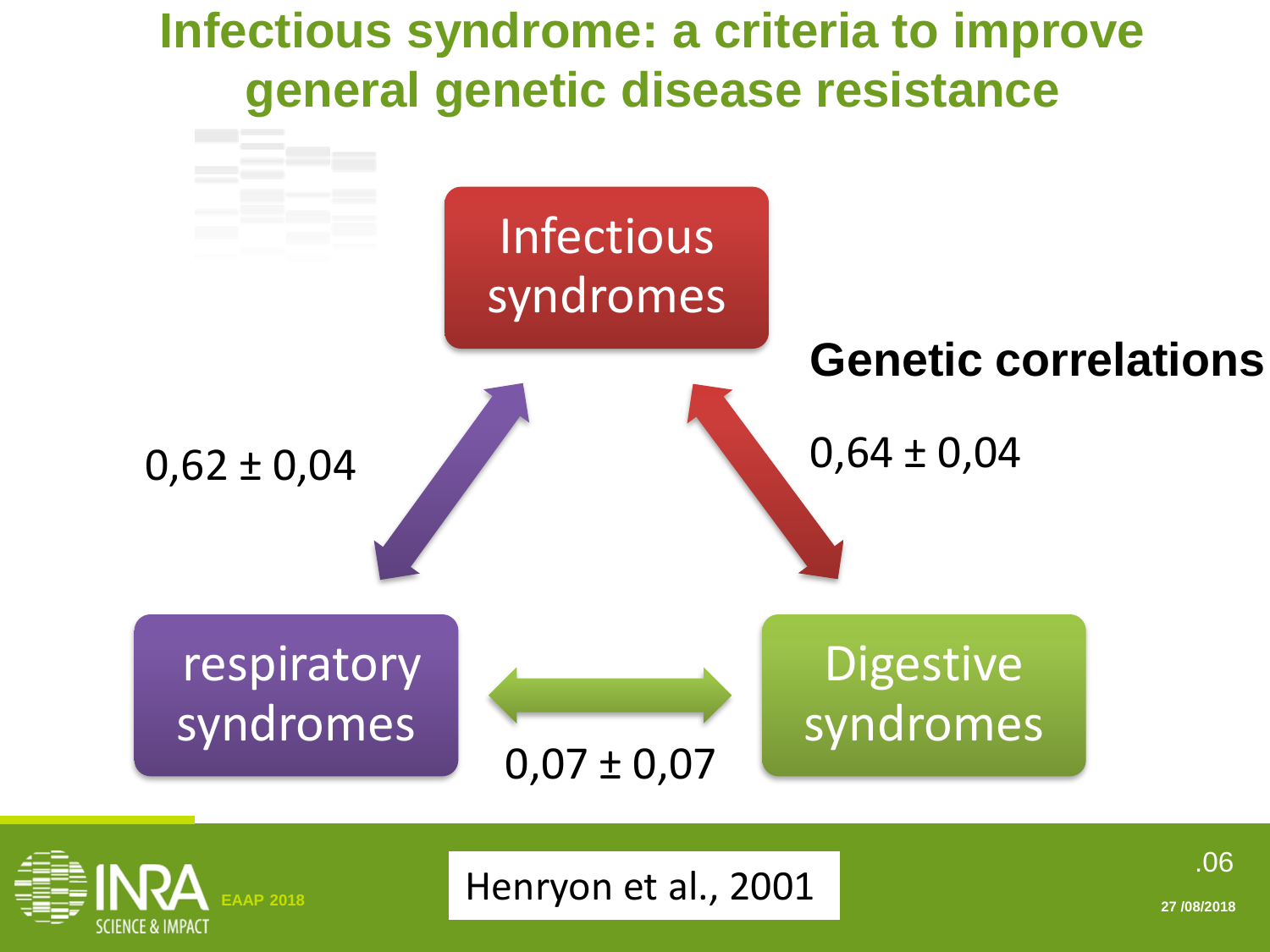## **Results: estimates of the sex effect on infectious syndromes and carcass yield**

Sex effect



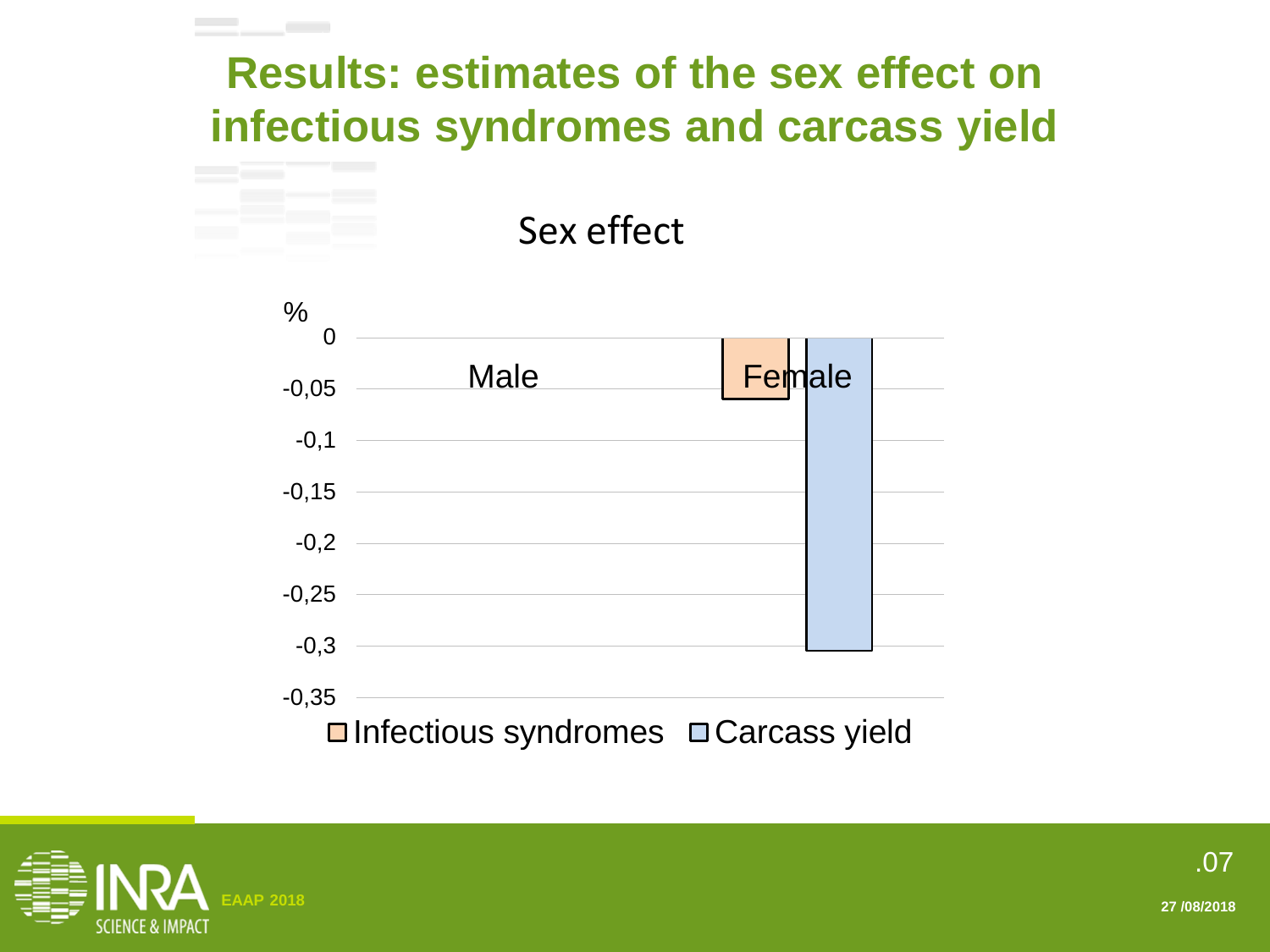### **Results: estimates of the litter size at weaning effect on infectious syndromes and carcass yield**



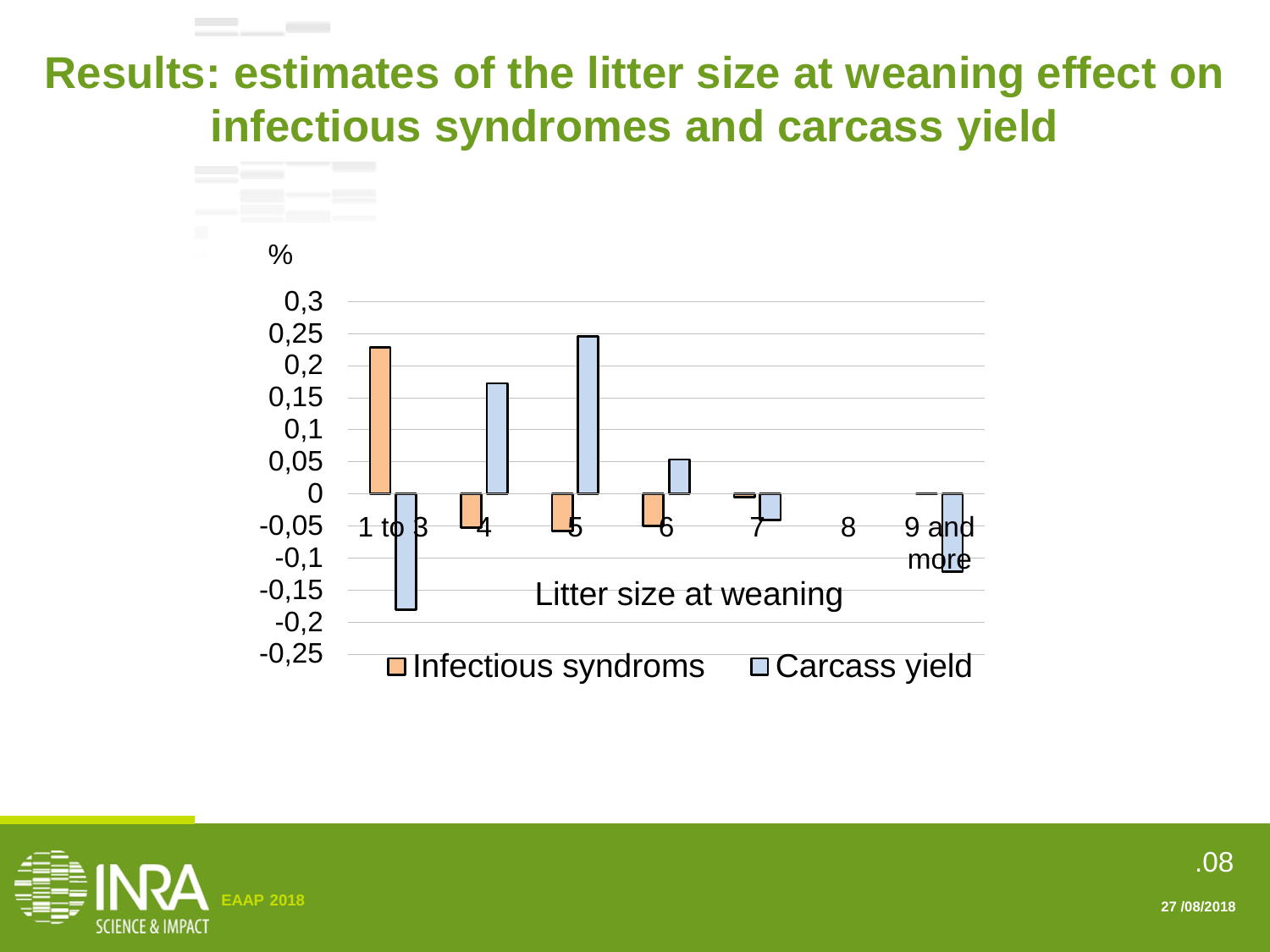# **Results: genetic trends**

• Multitrait Blup Animal Model

Genetic standard deviation



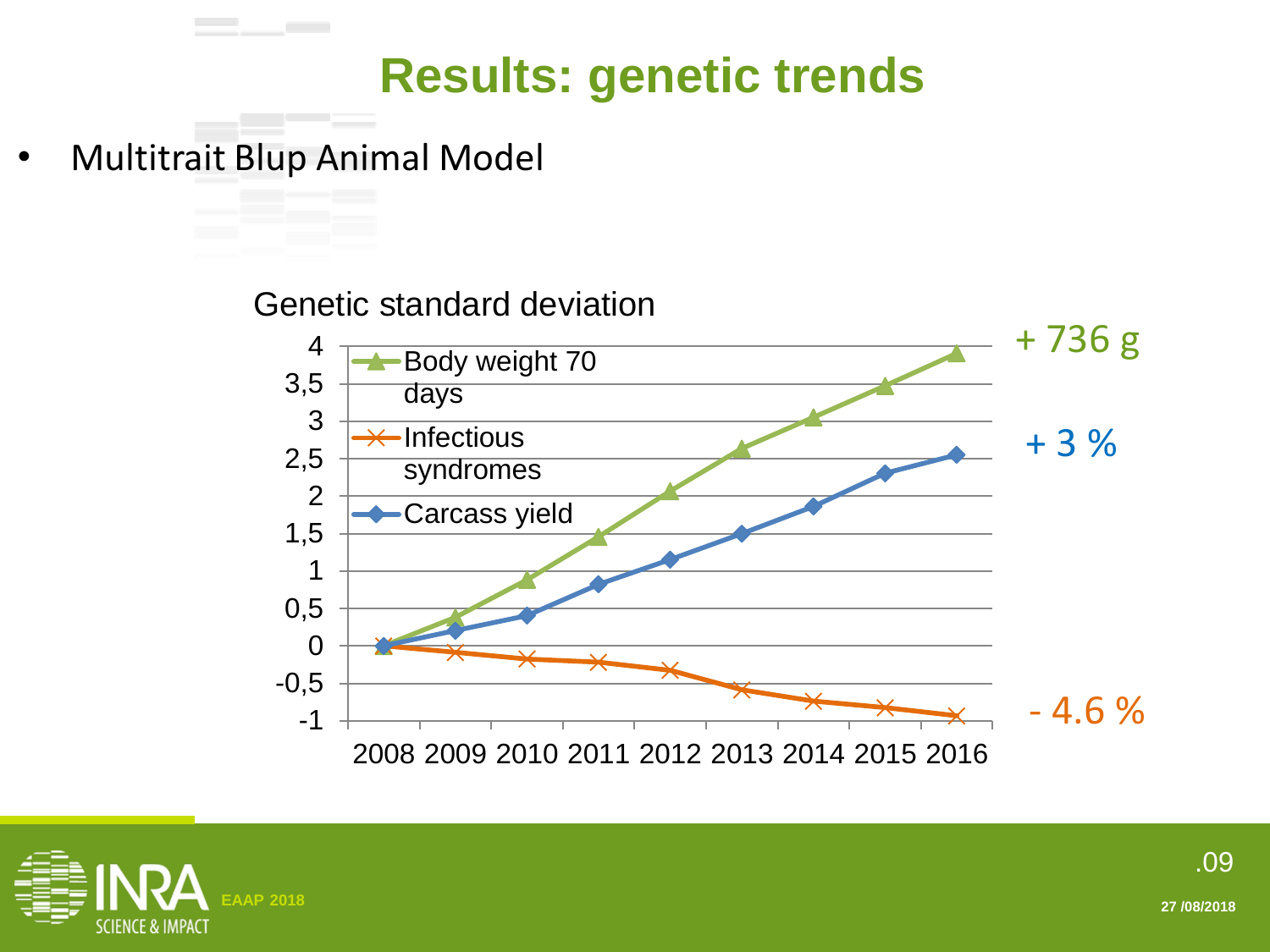# **Conclusion**

- It is possible to select rabbit for disease resistance by using simple health records without trade-off between disease and production traits
- The results of this study provide an additional tool to reduce the use of antibiotics in rabbit farms
- Breeding on general disease resistance is very promising in rabbit and could be extended to other livestock species